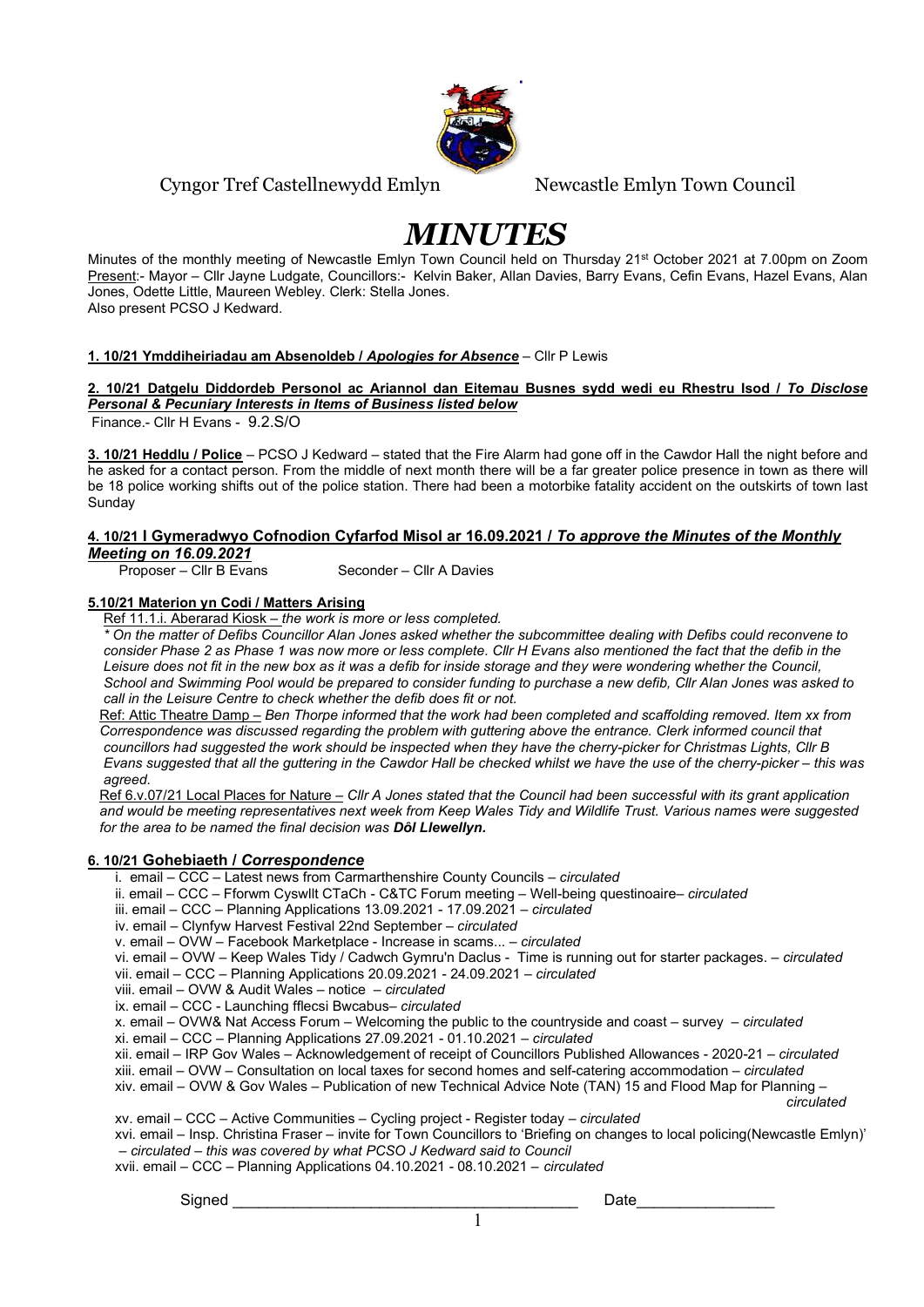xviii. email – OVW – Updated guide to taking part in the Queen's Platinum Jubilee Beacons - 2nd June 2022 – circulated – it was discussed and agreed that there should be some form of beacon to celebrate the occasion and should be Placed on the agenda at a later date.

 xix. email – Pentrecagal to Emlyn off road track Teifi Valley Survey Study – circulated – two councillors had met with the group and informed council that a feasibility study was going ahead and the findings would be reported to the group following all research and fact finding

xx. email – Attic Theatre – guttering – circulated – dealt under Matters Arising

xxi. email – OVW – Launch of the Councillor Smart Survey – circulated

xxii. email – OVW – News Bulletin – circulated

xxiii. email – CCC – Temporary road closure – U5414, Velindre, Llandysul.[Waungilwen – Newcastle Emlyn] – circulated

 xxiv. email – Attic Theatre – new Theatre Manager – Steve Kings – circulated xxv. email – MGS – Shopping evening 15/10/2021 – circulated

xxvi. email – Steve Kings – Attic Theatre New Manager – circulated-stated that he would be working jointly with Cllr A

Jones to carry out regular Fire Safety inspections

xxvii. email – CCC – Planning Applications 11.10.2021 - 15.10.2021 – circulated

xxviii. email – CCC – West Wales Population Assessment 2022 survey – circulated

xxix email – Attic Theatre - Attic would like to rent the Atrium for refreshments on  $8^{\text{th}}$  – 11<sup>th</sup> December & afternoon of 11<sup>th</sup> – following discussion, it was agreed that the Attic Theatre could have the use of the Atrium, for free, following a risk assessment undertaken by the Council and the Attic Theatre. Cllr Alan Jones & Allan Davies will carry this out on behalf of the Council.

#### 7. 10/21 Adroddiadau Pwyllgorau / Committee Report

King George V Playing Field - Cllr M Webley stated that it was not a committee report only that the Fireworks Display would be going ahead on the 5<sup>th</sup> November 7-7.30pm

# 8. 10/21 Ceisiadau Cynllunio / Planning Applications

None

### 9. 10/21 Materion Ariannol / Financial Matters

1. Invoice

| .              |  |  |
|----------------|--|--|
| $\mathbf{i}$ . |  |  |
| ii.            |  |  |
| iii.           |  |  |
| iv.            |  |  |
| $V_{\rm A}$    |  |  |
| vi.            |  |  |
| vii.           |  |  |
| viii.          |  |  |
| ix.            |  |  |
|                |  |  |

#### 2. S/O

#### 3. Credit

| i. Rental of Courtyard, Cawdor Hall |  |
|-------------------------------------|--|
|                                     |  |
|                                     |  |
|                                     |  |
|                                     |  |
|                                     |  |
|                                     |  |

# 4. Requests for Financial Assistance

**None** 

#### 10. 10/21 Materion Angen Trafodaeth / Matters for Discussion

- i. 10 Towns Initiative there is to be a meeting of the Councillors next Tuesday at 6pm in the Gallery councillors were asked to think of ideas that would be good attract business to the town
- ii. Council Facebook Page following a lengthy discussion it was resolved that more research was needed and to include it on the Agenda next month for further discussions

Signed \_\_\_\_\_\_\_\_\_\_\_\_\_\_\_\_\_\_\_\_\_\_\_\_\_\_\_\_\_\_\_\_\_\_\_\_\_\_\_\_ Date\_\_\_\_\_\_\_\_\_\_\_\_\_\_\_\_